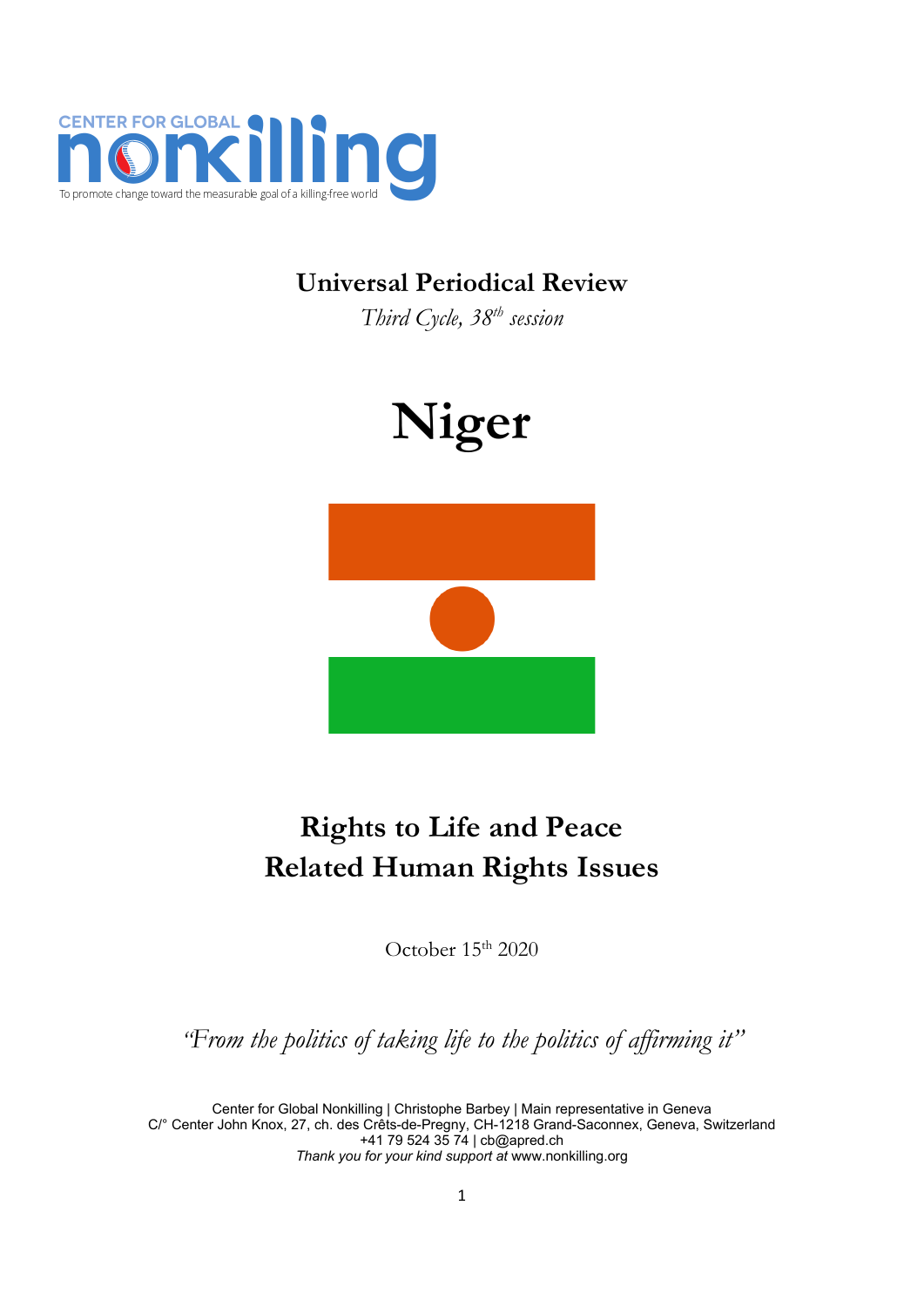# *We understand the right to life as being the full enjoyment of Life, as being the right not to be killed, as being everyone'<sup>s</sup> responsibility not to kill or let others die.*

The Center for Global Nonkilling has <sup>a</sup> unique mission,

inspirational for individuals and transformative for societies: *"To promote change toward the measurable goal of <sup>a</sup> killing-free world, by means open to infinite human creativity, in reverence for life".*

# **Introduction**

The Center for Global Nonkilling (CGNK) was founded by Glenn Paige (1929-2017), political science Professor, author of the book "Nonkilling Political Science" translated in numerous languages 1 . The Center is <sup>a</sup> worldwide congregation of persons, scholars and others, working at creating societies that do not kill.

Valuing life in all its dimensions is <sup>a</sup> necessary mission; please join the Center for Global Nonkilling, be <sup>a</sup> nonkilling centre yourself celebrating, enhancing and protecting life 2 .

CGNK has ECOSOC consultative status since 2014. At each UPR session, we make one or more comprehensive submissions encompassing <sup>a</sup> complete "cliché" of the situation of life in the country under review. We also make short submissions on specific issues 3 and we address <sup>a</sup> recommendation to all States ye<sup>t</sup> in need of ratifying the Convention on the prevention and the repression of the crime of genocide.

#### **Human rights**

All human rights are universal, of equal importance, indivisible, interlinked and mutually reinforcing. They rise out of, and are express by the best of our human nature and they are confirmed by our knowledge, feelings and values. They are enhanced and remain through awareness, practices and kindness. They are needed to build lasting, prosperous and thriving humane societies, on <sup>a</sup> sustainable planet, enabling everyone to lead <sup>a</sup> fulfilling life, in solidarity, leaving no one behind.

As <sup>a</sup> universal legal basis, *fundamental rights* form the basic infrastructure of our civilisation, as needed to flourish in dignity, through present times and future History. Human rights are supported and implemented by using universal and peaceful *fundamental methods* such as education and exemplarity, prospective and evaluation, the cultures of peace and non-violence, cooperation and consensus, prevention and precaution, peaceful settlements of disputes, reconciliation and reparation, lessons learned and best practices. These fundamental methods are needed for the full respect and the common enjoyment, for the achievement of all human rights, as well as for the existence and continuity of our societies and cultures.

#### **The right to life**

Compared to other human rights, the right to life has four specific features: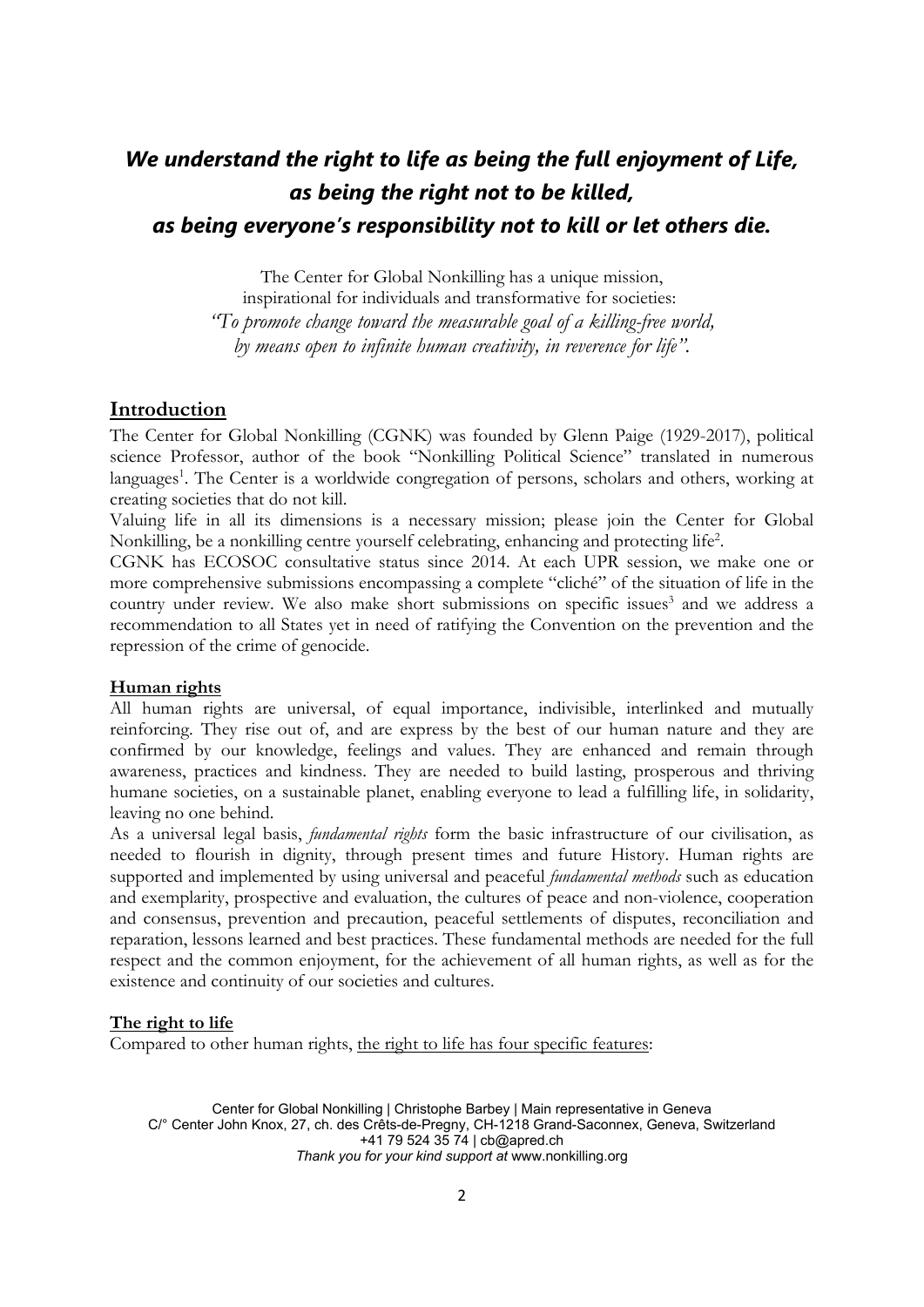a. Though all human rights are of equal importance, dignity is the paramount right, present when each and all human rights are fulfilled. Similarly within all human rights, the right to life is the preceding right: if life is taken all human rights are cancelled<sup>4</sup>. Joyfully living, sharing a happy and solid ground for existence, one'<sup>s</sup> own and the life of all, highlights the value of life and of the right to life. Further, quality of life, in equality, is the basis needed for peaceful progress, for the proactive fulfillment and the completion of all human rights.

b. There are no possible restrictions to the right to life: one is either alive or not. Issues pertaining to the beginning and the end of life such as reproductive rights, abortion, suicides and euthanasia, as well as prenatal and genetic engineering should be dealt with in <sup>a</sup> preventive, human and humane, sustainable manner for each and all, in full dignity.

c. There is only <sup>a</sup> single way to guarantee the respect of life and the right to life: **prevention**. Once life is lost, compensation may be due, ye<sup>t</sup> they are no possible re-establishment of life, of the entitlement to life.

d. So forth, the right to life is also the *absolute duty not to kill*. As such, the right to life is <sup>a</sup> **fully reciprocal right**, granted to all, to be granted by all to all, individually as collectively.

The Center for Global Nonkilling holds all persons and institutions responsible for refusing to grant any *right* to kill. Killing is never admissible. So forth, though not *rights*, three *powers* to kill are still sometimes legally conceded, though only under very strict and exceptional circumstances. We do not approve or condone to theses existing powers to kill: they shall be considered unwanted remnants of the past and cease to be exist and be used as fast as achievable 5 .

These three exceptions sometimes granted to the right to life are:

1) The use of *legitimate self-defence.*

Legally, self-defence requires <sup>a</sup> proportionate reaction in response to <sup>a</sup> direct, severe and imminent threat that cannot be addressed otherwise. Alternatives exist: the circumstances in which self-defence may be needed are always <sup>a</sup> failure of prevention. A failure that should be thoroughly analysed to extract lessons learned and design more accurate policies for the future, the best practices needed to avoid recurrence. If these circumstances where self-defence may be needed nevertheless occur, using nonviolent means the reaction shall never result in maiming or killing. Whatever the ends and means used are, the result of the use of self-defence shall always be reviewed by an independent legal authority.

*Use of force* highly impacts on the rights to life, personal integrity and security. It shall always be avoided, or highly limited<sup>6</sup>: all the more if it's not self-defence. Exemplarity of States' practices is here at stake for the promotion and the respect of and for all human rights. Thus, utmost attention shall be given to prevent situations which may result in use of force, or further in loss of lives or maiming. Prevention failures by law enforcement authorities shall be cautiously and thoroughly monitored to extract lessons learned, instigate human experience and as need be enhance policy change. Methods used when the use of force is nevertheless needed shall be inspired by non-violent techniques: force is not violence if it does not cause harm<sup>7</sup> . Official use of force shall always be totally monitored by an independent mechanism including civil society members and representatives of victims. To enhance morale and practices, law enforcement officers confronted with violations of human rights have <sup>a</sup> right to and <sup>a</sup> duty of conscientious objection, doing so without prejudice or penalties, without reprisals if legitimate.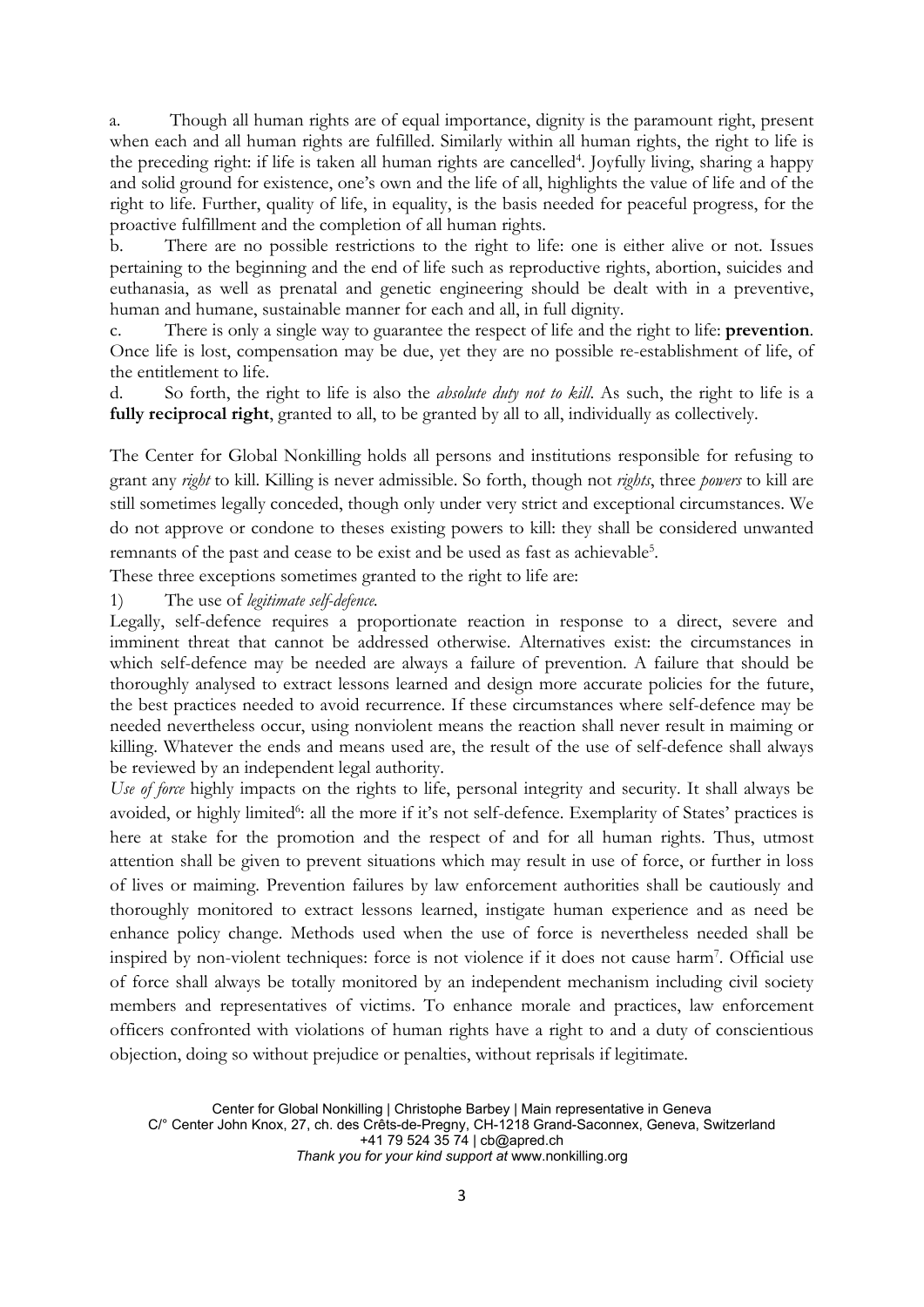## 2) *Death penalty.*

If ever permissible, State killing is <sup>a</sup> major and definitive breach of the right to life. It is the worst example <sup>a</sup> State can give of its respect for life and all subsequent cancelled human rights. For those still living, it also directly violates numerous other human rights, including those of other related persons. It is considered an inhumane, cruel and degrading treatment<sup>8</sup>.

Death penalty is incompatible with the Sustainable Development Goals (SDG). These grant universal development and intend to "leave no one behind". Unanimously adopted by all Members of the United Nations, they require, quote: "Significant reduction of violence and related killings (SDG 16.1)". This includes killings by States.

3) *Powers of war.*

As conceded by humanitarian law, they allow under certain strict circumstances and given certain precautions only, the taking of life of enemy soldiers. Seeing that respect of life prevails, always, nullifying this exception to the right to life, the stain war is human History and the dignity of humanity is one of the objectives of the Center for Global Nonkilling.

Please join us, for the respect of life, in building <sup>a</sup> peaceful world for each and all.

### **The right to peace**

Peace originates in our human nature and is supported by human feelings, knowledge and practices, methods. It starts through education, is supported by non-violent institutions and endeavours, public peace policies, peaceful prevention and settlement of disputes and it continues through personal engagement. No life would be possible without <sup>a</sup> sufficient attainment of peace and dignity can only be achieved when peace and human rights prevail. Peace is <sup>a</sup> right, but also <sup>a</sup> universal deed and <sup>a</sup> method needed for the common and reciprocal completion of all human rights.

Peace is fully present, if not worded, in article 28 of the Universal Declaration of Human Rights: "*Everyone is entitled to <sup>a</sup> social and international order in which the rights and freedoms set forth in this Declaration can be fully realized*".

It is through <sup>a</sup> peaceful order that such an endeavour can be accomplished: all rights set forth in the Universal Declaration fully expressed and realized. It is through positive and proactive public peace policies that peace will prevail and remain untroubled<sup>9</sup>. The links between *human rights and* peace are developing; they need permanent and universal support and reinforcement<sup>10</sup>.

So forth, we congratulate Niger for approving in 2016 the General Assembly'<sup>s</sup> Declaration on the Right to Peace<sup>11</sup>. It is now time to develop and implement peace and the right to peace, peaceful means and subsequent public peace policies<sup>12</sup>.

#### **Other related human rights**

All human rights are needed for the fulfilment of <sup>a</sup> safe and happy life. However, some of them may be of more direct importance for the full realisation of the rights to life and peace.

The *right to participle in the decision making* including for women, youth, persons with disabilities and all vulnerable persons and social groups is highly important. It creates inclusive, proactive and humane societies where responsibilities are equally shared towards the well-being of all. The more people participate in the decision making, the more people work by consensus, the more people will respect the consequences of their decisions and the easier it will be to achieve SDG 16: safe and inclusive societies.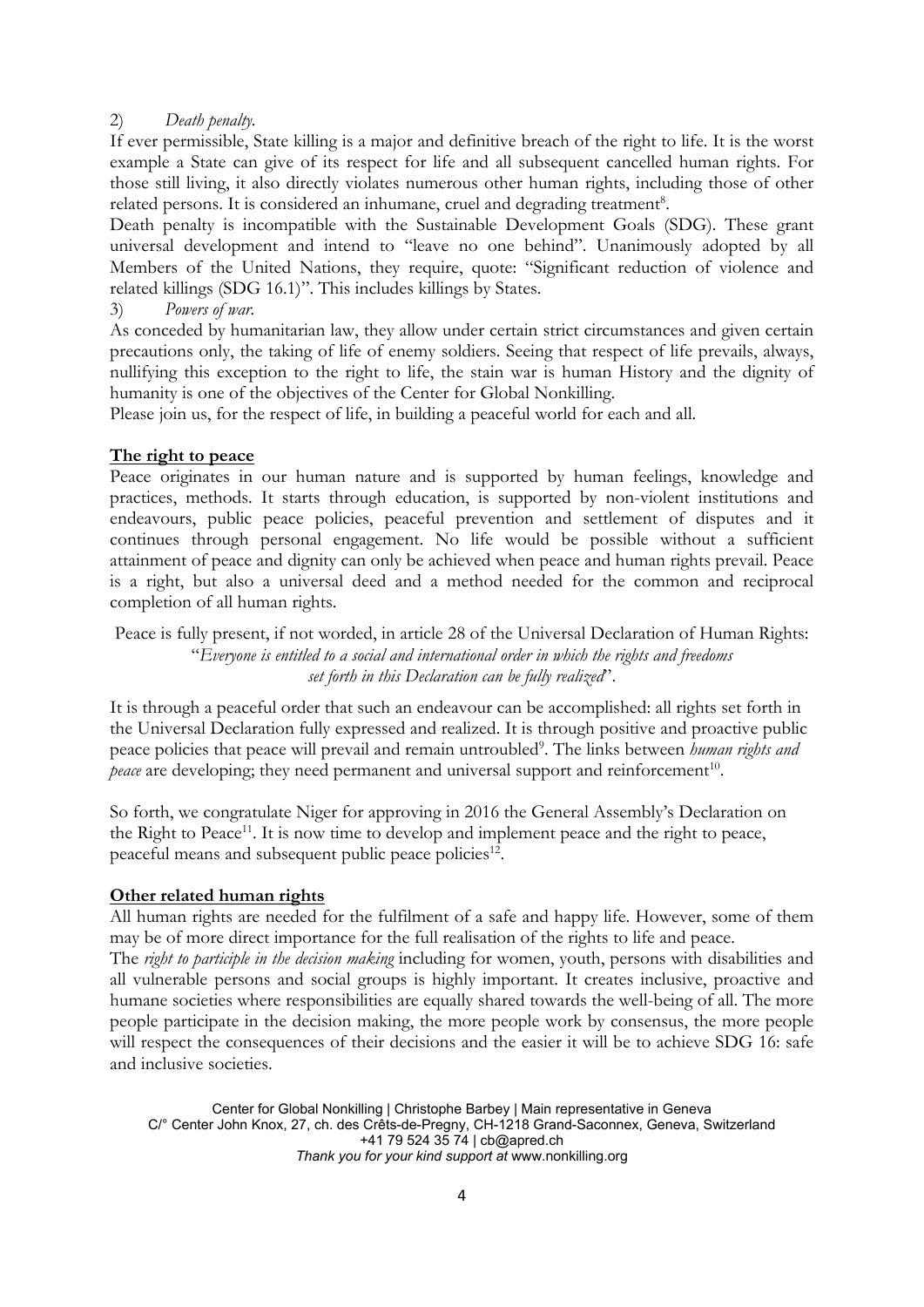The right to *accurate standards of living*, including the rights to food, water and sanitation, clothing and housing, the rights to work and social security deserve full attention, in all circumstances.

The *right to health* is an essential right for the fulfilment of the right to life and of the subsequent right to longevity. It is needed as well to achieve societies in which *human rights are all equally shared*. The *human right to <sup>a</sup> sustainable environment*, thus sustaining humanity and life on Earth, deserves accurate protection and full attention as well.

The *right to happiness* and fulfilment of life should always be mentioned:

"*Happy people breed <sup>a</sup> happy world*"

## **Universal Periodic Review of Niger**

All States have <sup>a</sup> full duty of exemplarity. Such <sup>a</sup> duty of being examples in the respect and promotion of human rights is vested in their commitment to life and human rights. It is also enshrined in the capacity of each and all, of all of us to give the best of ourselves. The duty of exemplarity is somehow expressed in international law, as it is needed to reach the legitimate and peaceful goals of the International Community.

We wish <sup>a</sup> happy, constructive and peaceful UPR to the people and authorities of Niger.

#### **The right to life in the national and international human rights constitutions**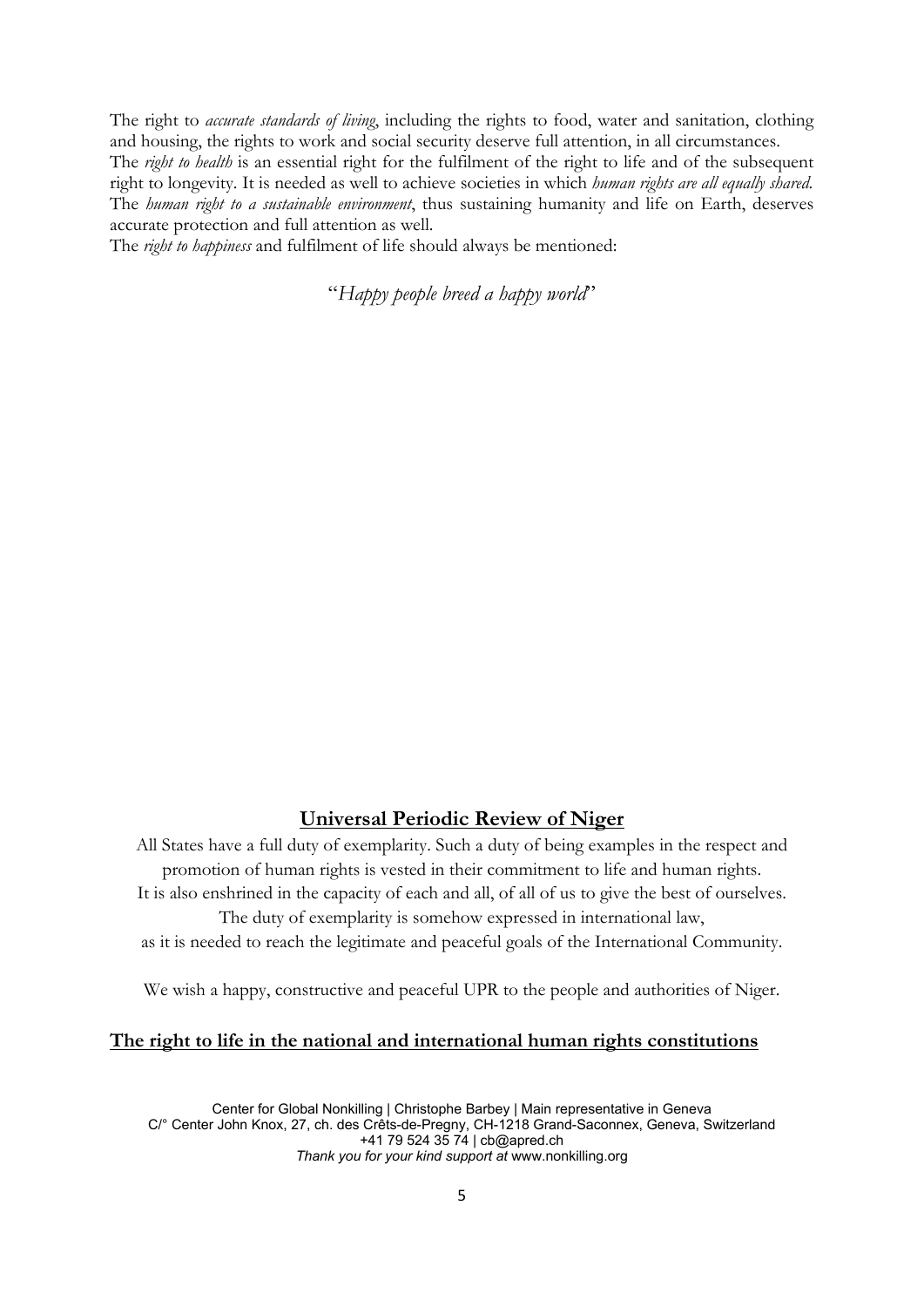Within the human rights constitution, the following treaties are the basis of the protection of life: the Convention on the prevention and punishment of the crime of *Genocide;* the Covenant on *Civil and Political Rights* and its Optional Protocol aiming at the *Abolition of the death penalty* and the Convention on *Enforced Disappearances*. These are the minimum standards needed, for any country, to internationally recognize and show full legal respect for life and the right to life.

National constitutions shall similarly reflect this necessary and universal stand in favor of life.

More than by legal aspects, it is consciously by our knowledge of the bounty and the beauty of life that we make for <sup>a</sup> happy and universal, sustained and lasting life. Our ethics, best practices, and historical progresses; our heart feelings and well understood instincts, and all the good will we show may and shall guide us towards our fulfillment. When we offer knowledge and feelings to each other and to humanity, we create the solidarity needed for Life on Earth. When institutions and their representative understand this and promote individual and collective life, happy life; when they exemplify progress in dignity, thus we may attain and achieve <sup>a</sup> sustainable civilization on Earth. However, our institutions may only be guided by our personal and own, brought together commitments to give <sup>a</sup> future, <sup>a</sup> meaning and <sup>a</sup> worth to the lives we all live and lead, leaving no one behind, for ourselves as for our world, now as for future generations.

### **Prevention of genocide**

The right to live is the imperative duty not to kill, for individuals and inasmuch for all groups of people. Every person needs to be part of <sup>a</sup> social group to live in and to be part of society, to relate with its government and its institutions, all thriving for the good of each and all. Therefore, all individuals, social and political groups are fully entitled to be protected against genocide.

The United Nations Special Adviser for the Prevention of Genocide has called for the universal ratification of the Convention on Genocide<sup>13</sup>. The Human Rights Council makes and reiterates a similar call<sup>14</sup>.

The ratification of the Convention and adapting local laws are rather simple commitments. Ratification is <sup>a</sup> local and national endeavour, but also <sup>a</sup> worldwide sign of participation, <sup>a</sup> beacon of hope and reason for the international community. It ensures the overcoming of an unworthy past for <sup>a</sup> brighter future. It is <sup>a</sup> clear and strong message sent to all humanity that the respect of life and all lives is essential and that the progress towards nonkilling is needed and possible. It is also an overall measure preceding and accompanying other preventive measures and policies; tools and initiatives for an efficient prevention of genocides and mass atrocity crimes are available<sup>15</sup> .

Armenia and Côte d'Ivoire made recommendations during the previous UPR cycle<sup>16</sup>. They were supported. We sincerely hope that Niger will conclude its ratification process before appearing at the UPR working group.

# **I. To progress towards universal nonkilling, we strongly recommend to the authorities of Niger the urgent ratification of the Genocide Convention.**

### **Prohibition of the death penalty**

To respect life is to value all lives, without exceptions, distinctions or discriminations.

The act of killing is the same, be it official or <sup>a</sup> crime: killing. States have the duty to stand as examples of respect for life and for the right to life. We recall that the right to life granted to all is also the responsibility vested in all to refuse to kill. Accepting that one could be killed and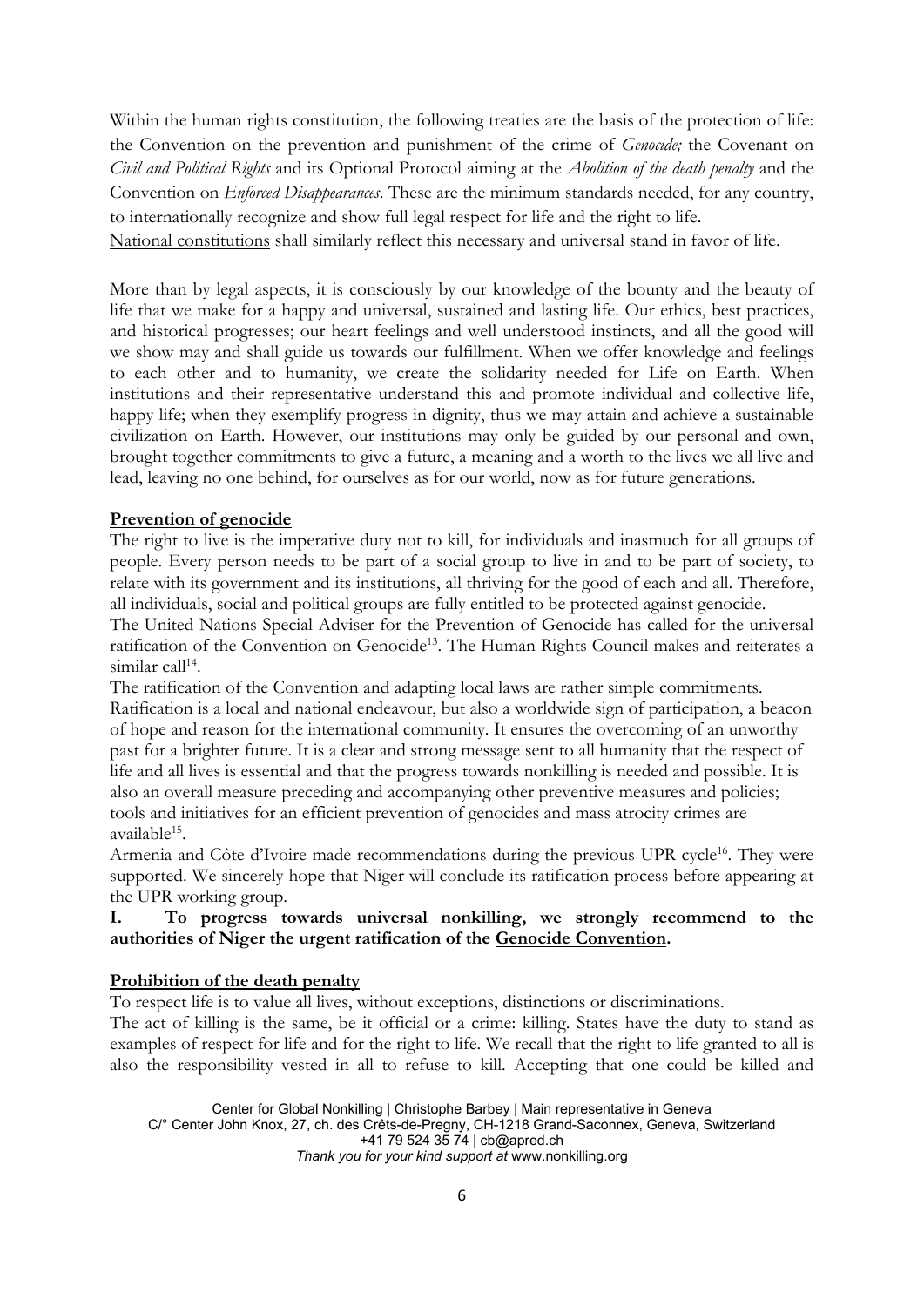accepting to kill one is accepting the act of killing in itself. As such, regardless of who is killed by whom or of how one or many are killed or why, <sup>a</sup> killing is always an infringement, <sup>a</sup> destruction life and the right to life.

Niger is de facto abolitionist. The Constitution is silent on the issue. However, death sentences have been imposed in 2019<sup>17</sup>. Therefore, only the criminal code must be changed.

**II. We strongly call for the immediate abolition of the death penalty in Niger'<sup>s</sup> criminal code and the commutation of all sentences.**

**III. Thereafter, we recommend the swift ratification of the Second Protocol of the Covenant on Civil and Political Rights aiming at the abolition of the death penalty.**

Niger has ratified all human rights treaties but the genocide convention and the second protocol of CCPR: seeing both these ratification occur during this cycle will be <sup>a</sup> great achievement.

> *Calling on each and all to attain <sup>a</sup> nonkilling world, where life can be sustained on Earth, we welcome the delegation of Niger to Geneva, the City of Peace and we wish you, as to all the people of the country, <sup>a</sup> constructive, successful, enhancing and fulfilling Universal Periodic Review.*

[https://tbinternet.ohchr.org/Treaties/CCPR/Shared%20Documents/1\\_Global/CCPR\\_C\\_GC\\_36\\_8785\\_E.pdf](https://tbinternet.ohchr.org/Treaties/CCPR/Shared%20Documents/1_Global/CCPR_C_GC_36_8785_E.pdf)

We add peaceful settlement of disputes for internal disputes as for international ones.

*Thank you for your kind support at* [www.nonkilling.org](http://www.nonkilling.org)

<sup>&</sup>lt;sup>1</sup> <http://nonkilling.org/center/publications-media/books-translations>

<sup>&</sup>lt;sup>2</sup> <http://nonkilling.org/center/how-to-help>

<sup>&</sup>lt;sup>3</sup> For more comprehensive analysis, see as examples the ones recently done for the UPR's of Nepal, Lesotho, Costa Rica or Mauritius. Such submissions look at all legal and practical aspects of the right to life and the rights needed to sustain <sup>a</sup> fulfilling and lasting life, including in relation with the Sustainable Development Goals. Statistics are used therein to uphold the Universal Periodic Review process regarding the fulfilment of life from conception until death, including inter alia reproductive rights and abortions, birth registrations, child and mother'<sup>s</sup> mortality, suicides of all sorts and homicides, traffic, work and leisure casualties and life expectancy. Other topics such as deaths in custody, minimal standards of living and other applications of the right to life may be added as accurate for the enhancement, the enjoyment and the protection of life and of the right to life. Rights to health, to <sup>a</sup> healthy environment and to peace, all deeply related to the right to life are studied as needed or according to available means.

<sup>4</sup> The Human Rights Committee, in its general comment 36 on the right to life describes it this way: "It is the supreme right from which no derogation is permitted (...). The right to life has profound importance both for individuals and for society as <sup>a</sup> whole. It is most precious for its own sake as <sup>a</sup> right that inheres in every human being, but it also constitutes <sup>a</sup> fundamental right whose effective protection is the prerequisite for the enjoyment of all other human rights (…)".

<sup>&</sup>lt;sup>5</sup> In our humble and legal opinion, legally granted powers to kill are also insults to law: law should be made to serve life and life only. We wait with patience but persistence for the end of all legal and illegal killing as we know we have, humanity has, the means needed to achieve such <sup>a</sup> noble goal. It is <sup>a</sup> choice we encourage you to do as well.

<sup>&</sup>lt;sup>6</sup> The constitution of the Swiss local State of the Canton of Geneva states it clearly (§ 184.3.): "Conflictive situations are treated in priority so as to rule out, or limit the use of force. Concerned persons have <sup>a</sup> duty to concur". Unofficial translation from French. <https://www.admin.ch/opc/fr/classified-compilation/20132788/index.html#a184>

<sup>7</sup> The "do no harm" principle and methods apply to law enforcement.

<sup>&</sup>lt;sup>8</sup> See i.e. the 9<sup>th</sup> meeting of the 34<sup>th</sup> session of the Human Rights Council.

<sup>&</sup>lt;sup>9</sup> They are possibilities described here: [http://ap.ohchr.org/documents/dpage\\_e.aspx?si=A/HRC/39/31](http://ap.ohchr.org/documents/dpage_e.aspx?si=A/HRC/39/31)

Center for Global Nonkilling | Christophe Barbey | Main representative in Geneva C/° Center John Knox, 27, ch. des Crêts-de-Pregny, CH-1218 Grand-Saconnex, Geneva, Switzerland

<sup>+41</sup> 79 524 35 74 | [cb@apred.ch](mailto:cb@apred.ch)